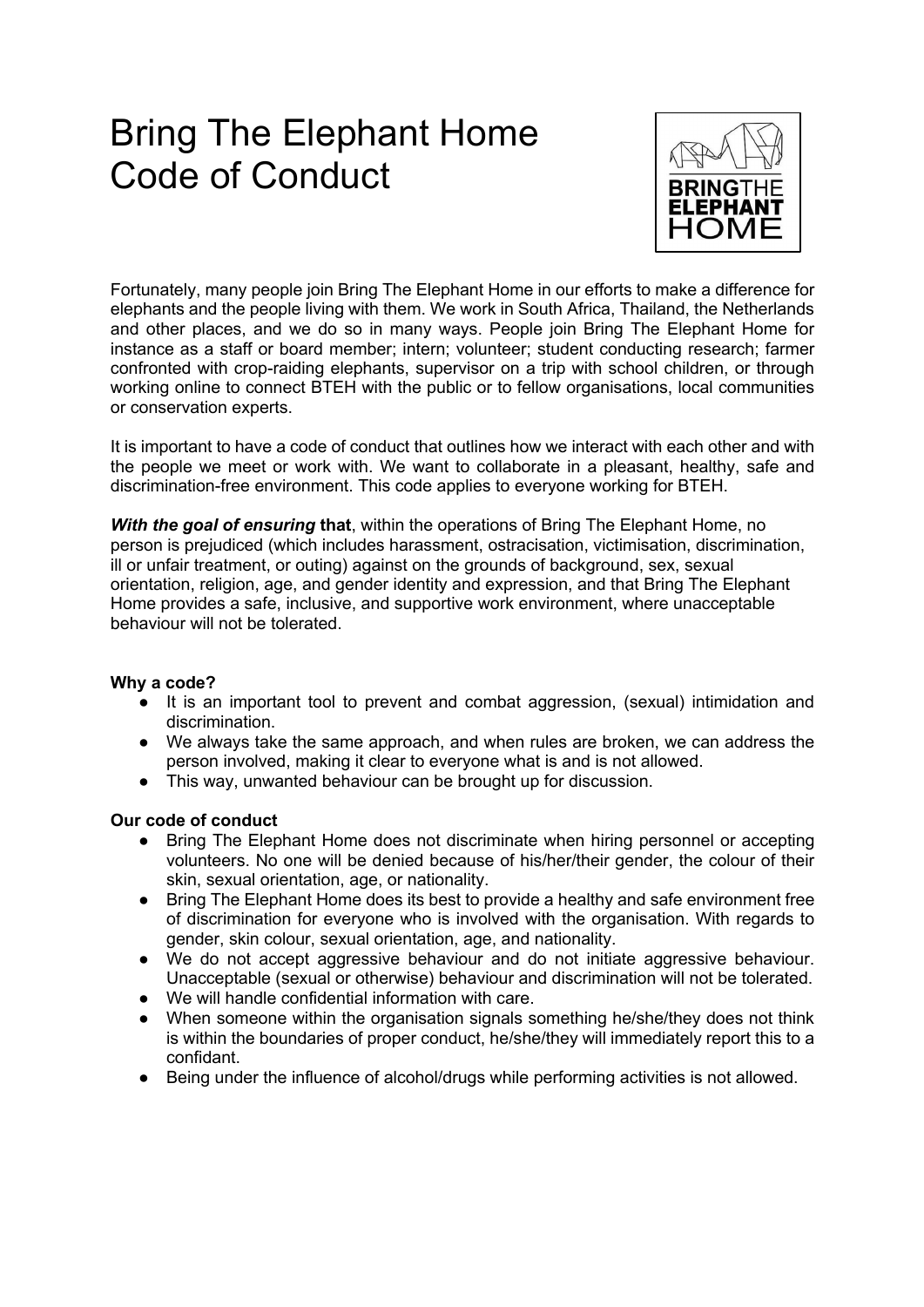## **Bring The Elephant Home's Policy on Inclusivity and Diversity**

*Bring The Elephant Home emphasises* the constitutional right of people to dignity, and the constitutional right of freedom of association and expression;

*We recognise* that prejudice towards a person or group of persons undermines these and other rights, and that prejudice may manifest itself in a range that extends from highly subtle to profound;

*We further recognise* that various cultures, religions, people's upbringing and mindsets, and peer pressure may harbour and promote prejudice towards people, particularly those that don't follow traditional gender norms. Furthermore, we recognise that prejudice may be one of or a combination of verbal, written, physical and visual forms, and may be concealed within administrative decision-making.

*We actively reject* all forms of discrimination and prejudice;

**We ensure** that all our facilities, where reasonably possible, provide a welcoming, inclusive and amenable environment for all.

#### **Bring The Elephant Home's Policy on other NGOs**

**Bring The Elephant Home ensures** that their public communication is respectful of other NGOs.

**We ensure** that any communication regarding other NGOs will be factually accurate and will not intentionally or otherwise mislead.

**We refrain** from making statements about other NGOs with the intention of creating a reputational or other advantage for ourselves.

## **Bring The Elephant Home's Policy on Corruption**

**Bring The Elephant Home** articulates its stance against any risk of wrongdoing, corruption, fraud, bribery or other financial impropriety among its governing body, paid staff, contractors, volunteers and partner organisations.

**We ensure** that our ways of working actively minimise the risk of operational wrongdoing and monitor for evidence of wrongdoing.

**We have** internal processes for safe reporting of wrongdoing, which are mentioned below.